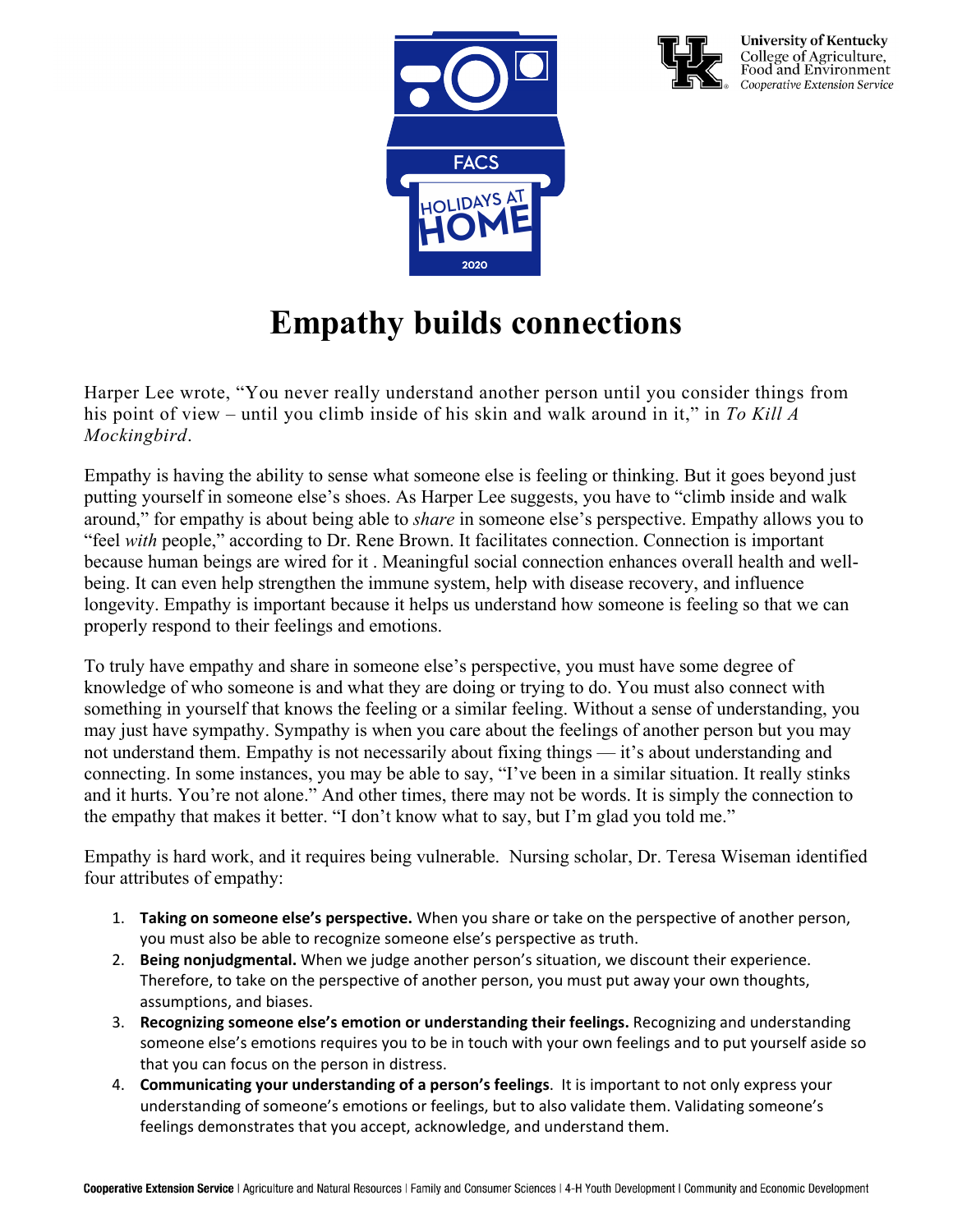Empathy is a skill that you can teach and learn across your life span. To help build empathy with children, parents can:

- Model emotions, feelings, and ways to show compassion.
- Read, talk about, or analyze stories, including those that embrace diversity and differences.
- Talk about feelings and what you can do to help someone feel better.
- Consider other people's perspectives, and talk about differences and biases (race, gender, identity, religion, income levels, etc.).
- Fight stereotypes. (Pink is not just for girls.)
- Name the emotions, and give words to feelings.
- Role play.

Parents can help reinforce empathy with teenagers by:

- Teaching HEAR (**H**alt give your full attention to a speaker. **E**ngage with the speaker by listening and learning. **A**nticipate what you will learn. **R**eplay, communicate, and validate your understanding.)
- Watching a movie or show together.
- Encouraging your teen to be in touch with his/her own feelings.
- Teach your teen not to criticize or judge until they have "climb(ed) inside...and walk(ed) around in" someone else's skin
- Model how to articulate feelings by expressing how the actions of others make you feel ("When my boss said or did …, I felt …")
- Acknowledge empathy in your teen when you see it.

Adults can build empathy by:

- **Embracing curiosity and talking to strangers.** Talking to new people or experiencing new things helps you learn about what someone else's life is actually like.
- **Keeping up with current events.** Current events help you move beyond people who look and think like you.
- **Volunteering.** Working together on a shared cause helps put aside differences and grows respect.
- **Walking in someone else's shoes (literally).** Attend a church service other than your own, visit another country, or participate in an age or disability simulation.
- **Practicing listening skills.** When present, you put yourself aside and can better understand a person's unique experience in that very moment.
- **Keeping biases and privileges in check.** Try to be honest with yourself and learn about your biases, which are often unconscious. Also, remember that privilege might be something that you didn't earn or something that you don't even realize you benefit from.
- **Reading.** Reading books and watching shows can help you to open your mind to the experiences of others, including increasing your capacity to better understand a character's thoughts and feelings even someone who is not like you. Choose authors with diverse backgrounds or stories whose characters have lives and backgrounds different from yours.